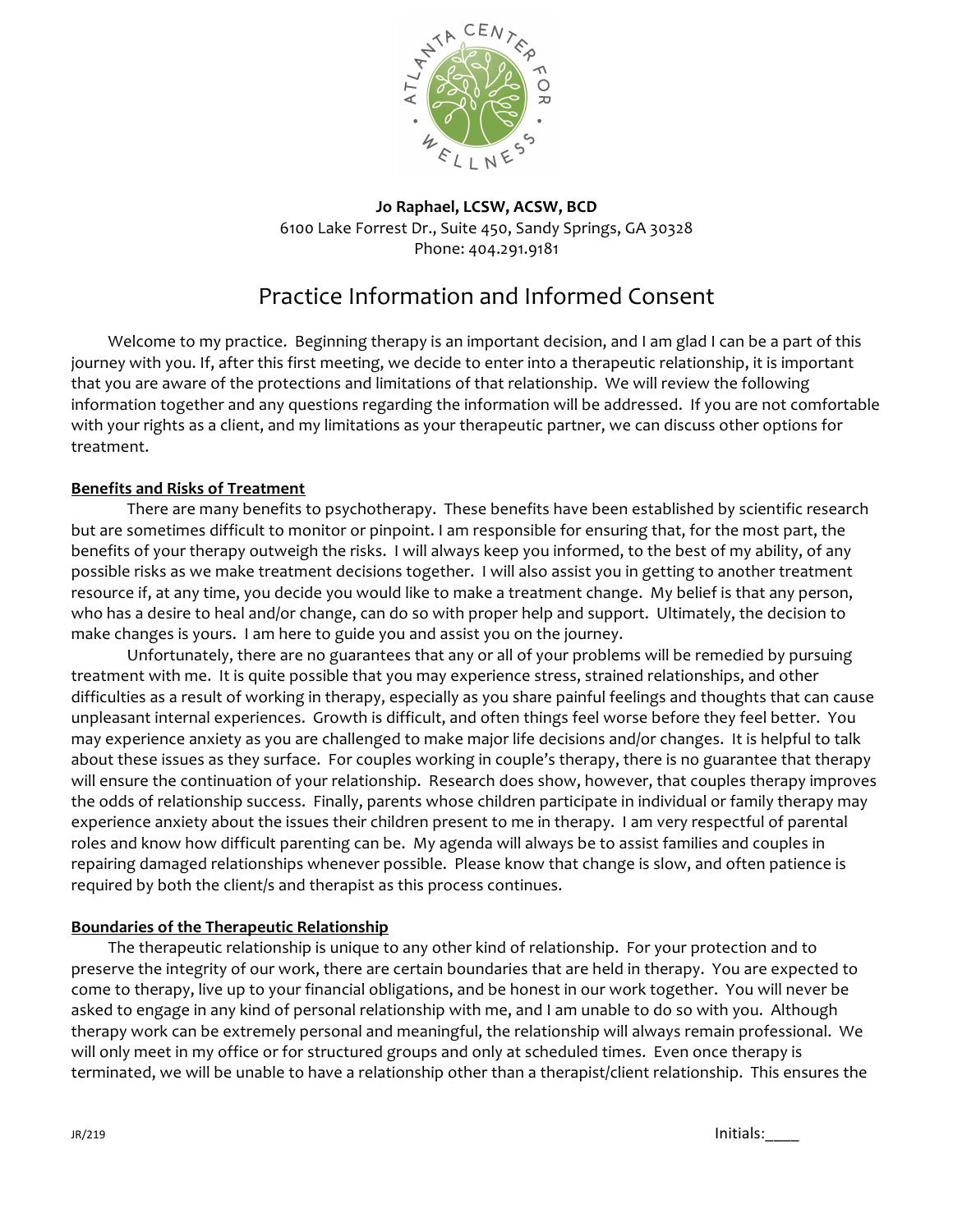

preservation of the therapeutic relationship if you should ever choose to return to therapy. We can discuss any particular feelings you may have in response to these therapeutic boundaries. In fact, this is an important part of the therapy process if and when it becomes an issue.

## **Office Policies**

## **Scheduling and Cancellations**

All scheduling is done by me; therefore, any cancellations or appointment changes must go through me. The best way to reach me regarding scheduling is through my voicemail or text at 404.291.9181. You can also email me at jo.raphael@outlook.com. For more timely communication *voice mail and text is preferred over email.*

Cancellations must be made at least 24 hours in advance in order to avoid being charged for the appointment time. Therapists/psychiatrists schedule blocks of time. If someone doesn't show up, we cannot see another client. That time is lost. I know this can be an emotional and controversial subject. You are not being blamed; it is the structure of a business. Please note that no insurance companies reimburse for missed appointments. Also, because wireless communication is not 100% reliable, my policy is that *no appointment should be considered cancelled unless it is confirmed by me in a written response*. I would also appreciate a written confirmation that you have heard from me about appointment changes.

## **Payment Policies**

You will be financially responsible for all services rendered. I am not presently on any insurance panels at this location. If you are planning to use out of network benefits for reimbursement, you will be given a special receipt called a superbill with all necessary procedure codes for all sessions and payments made, and you will be responsible for filing with your insurance company. There is no guarantee that your insurance will reimburse you. I will be happy to assist you with this process by giving your insurance company any needed clinical information, but only at your request and with your written permission**. Payment should be made at the time of session in the office unless other arrangements are made in advance.**

Payment can be made in cash, by check or with most major credit cards using Square (go to Square.com for *details).* Any billing or payment issues should be discussed with me immediately so that we can resolve any problems and address any concerns. A service charge of \$40 is required for all returned checks. If you are delinquent with payment, there will be a \$25 monthly late fee after 30 days, assessed once a month thereafter until the bill is paid in full (unless special payment plans have been made in advance). You will be contacted by letter and/or phone to discuss a payment plan before your bill is turned over to a collection agency. After 3 months and 3 notices to you without a response, your bill will be turned over to a collection agency.

#### **Emergency Needs**

I try to make myself available for emergencies. If for some reason, you call and do not get a response, and are experiencing a genuine emergency, you are advised to call 911 or go to your nearest mental health facility or emergency room. Ridgeview Institute has a 24 hour emergency walk in assessment center. They can be reached at (770) 434-4567. If you require hospitalization, I will stay in touch with your treating mental health professionals with your permission. We can resume outpatient treatment after an assessment of your status and needs. There is no charge for a brief (10 minute) phone check-in if there is an emergent need. However, you will be charged accordingly for a longer session or phone consultation.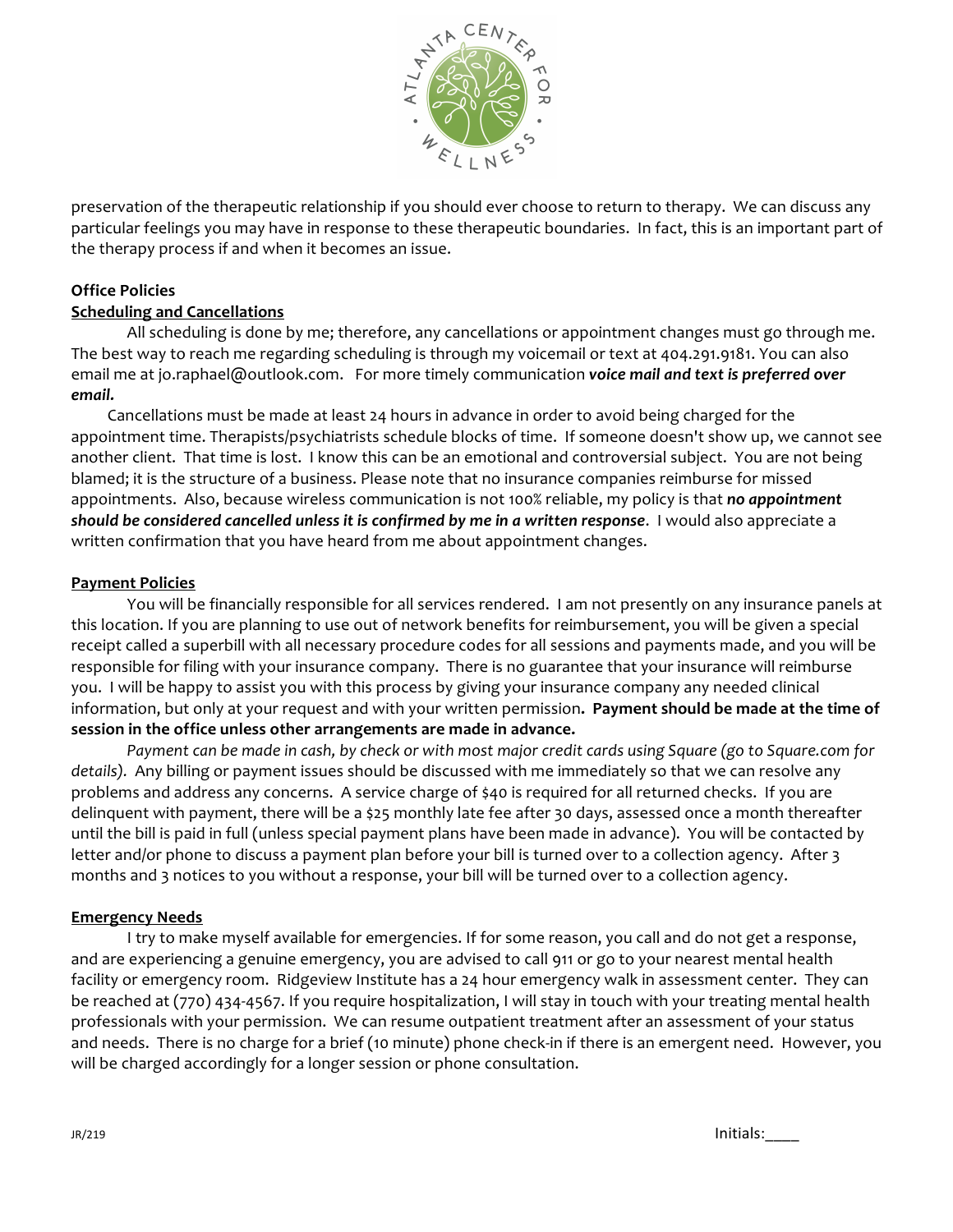

## **Return Calls**

Unless my voice mail states otherwise, I check messages regularly both weekdays and weekends. On weekends however, I only return calls of an urgent nature. I try to return calls within 48-hours on the weekdays.

## **The Appointment Hour**

A therapy "hour" consists of 45-50 minutes of therapy time. If more time than that is needed arrangements can be made for longer therapy sessions, and the fee will be adjusted accordingly. If I am late for an appointment, I will either complete with you the full time of your appointment (assuming your schedule permits this) or owe you the extra time. If you are late, the appointment will end at its scheduled time and you are responsible for full payment.

## **Confidentiality**

As a client, your privacy and rights to confidentiality are protected. Confidential information may be disclosed when you, the client, give written valid consent or when a person legally authorized gives consent on your behalf. Information you share with me may be entered into records in written form. All written documentation regarding your treatment will be secured in a private location. Information about you and your treatment will not be shared casually or in public places.

There are some limits to your rights to confidentiality. Information about your treatment may be shared during supervision or consultation with other professionals and or members of your treatment team. When this occurs, this information will be limited to only that which is necessary and relevant for the purpose of supervision or consultation. When possible, your identity will be protected.

#### *Couples/Family*

When I am working with individuals, the individual holds the right to confidentiality. When I am working with couples, or a family with two legal guardians, I am obligated to preserve confidentiality on behalf of the couple. This means that I will not release any information about either member of the couple without consent of both, including for divorce proceedings. This also means that I will not hold individual confidences of either party that will jeopardize my allegiance to both parties in the couple.

#### *Children/Adolescents*

When working with children or adolescents, I do not reveal to parents everything that a child or an adolescent tells me because this would interfere with the need to establish trust and rapport with kids. If a child or adolescent however, tells me anything that makes me seriously concerned about his/her safety and well-being or the safety and well-being of someone else, the child or adolescent's only choice regarding confidentiality is to participate or not to participate in telling his/her parents.

### **Privacy**

 In daily practice, your therapist and/or the office may use facsimile, email correspondence, other written correspondence (for example progress reports to third party payers), and cellular telephone service. In all these instances, confidentiality will be protected as much as possible, but is limited due to the risk of the information being overheard or ending up in the wrong hands. Precautions will be taken whenever possible.

JR/219 Initials:\_\_\_\_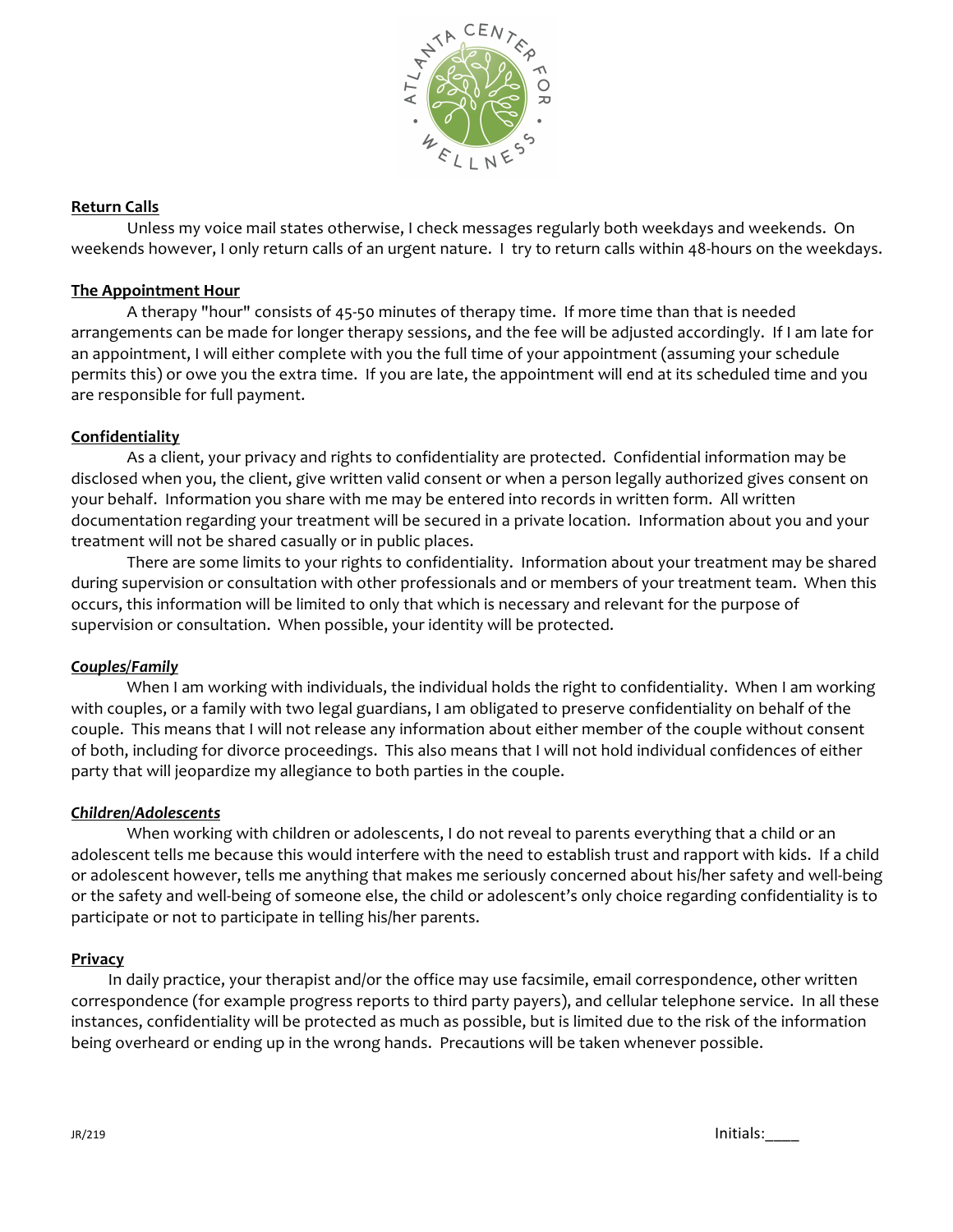

### **Termination and Follow-up**

Termination is an important process in psychotherapy. If you are ready to begin the process of terminating, we will discuss this at length and spend several sessions putting closure on our work together. Terminating treatment is usually up to the client. There are occasions when I may initiate termination. The reasons for this decision would be discussed with you and will include an explanation. Possible reasons for therapist termination of treatment include a failure on your part to comply with the mutually developed treatment goals and procedures; the realization that you are not benefiting from therapy; failure on your part to pay your bill; any violent, abusive, threatening, or litigious behavior on your part; and/or if the therapeutic relationship is compromised in any way due to unforeseen circumstances. Any non voluntary termination will be accompanied by an appropriate referral.

I leave it up to you to call and request an appointment time. If you have a standing appointment and do not show up for 2 weeks in a row, I will call you one time and then take you off the schedule and consider you terminated. Unless arrangements are made, if you are a regular client but have not called to schedule an appointment for one month, I will call you one time and then I will consider you terminated.

#### **Client Rights**

You have the right to information regarding my training and professional credentials.

You have the right to be treated by me in a consistently competent, ethical and respectful manner.

You have the right to a personal, individual assessment of your treatment needs in which your expertise about yourself is as important as is my professional opinion about you.

You have a right to referrals to other competent professionals and services when this is indicated by your treatment needs.

You have a right to ask questions about the approach and methods I use and to decline the use of certain therapeutic techniques.

You have the right to confidential treatment except in circumstances already described.

You have the right to information regarding anticipated length of treatment and prognosis if you stop treatment.

You have the right to stop receiving therapy from me without any obligation other than to pay for the services you have already received unless you are dangerous to yourself or someone else.

You have the right to resume services following termination after assessment.

You have the right to discuss your treatment, concerns, questions, complaints with me.